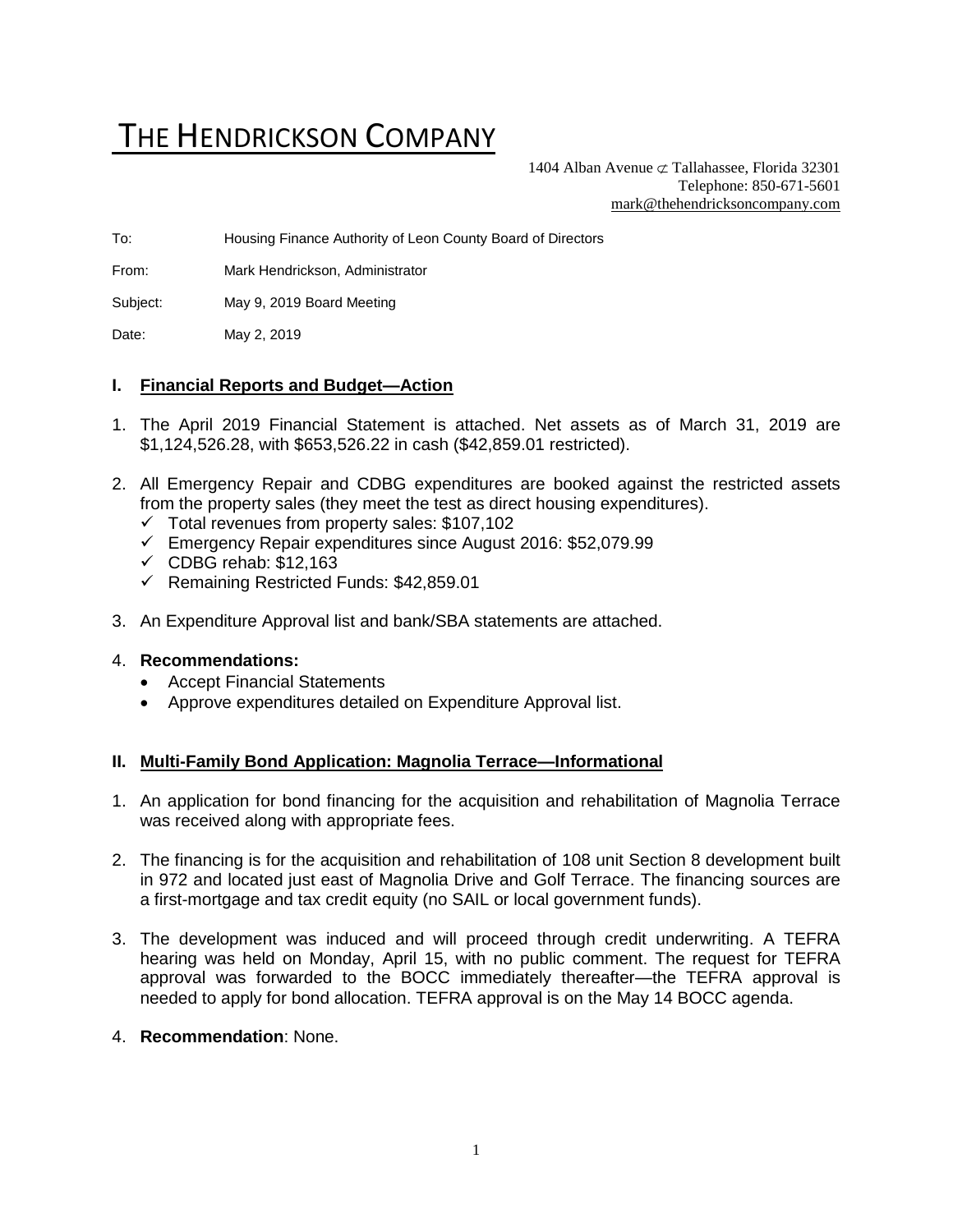| Name                              | <b>Magnolia Terrace</b>                                    |
|-----------------------------------|------------------------------------------------------------|
| Owner Entity*                     | LIH Magnolia Terrace, LP                                   |
| Developer/Location                | Levy Affiliated Holdings                                   |
|                                   | Santa Monica, CA 90401                                     |
| Type                              | Acquisition and Rehabilitation                             |
|                                   | Garden                                                     |
| <b>Street Address</b>             | 509 East Magnolia Dr,                                      |
|                                   | Tallahassee, FL 32301                                      |
| <b>County Commission District</b> | District 1, Bill Proctor                                   |
| Units                             | 108                                                        |
| Bedrooms                          | 232                                                        |
| # of Buildings                    | 17, 15 residential, 1 community room, and 1 office/laundry |
| # of Stories                      | 2                                                          |
| <b>Bond Request</b>               | \$13,000,000                                               |
|                                   | \$120,370/unit                                             |
| <b>Total Cost</b>                 | \$20,178,702                                               |
| Cost Per Unit                     | \$186,840                                                  |
| Land Cost                         | \$720,000                                                  |
|                                   | \$6,666//unit                                              |
| Acquisition of Building Cost      | \$8,280,000                                                |
|                                   | \$76,667/unit                                              |
| <b>Hard Construction Cost</b>     | \$5,352,925                                                |
|                                   | \$49,564/unit                                              |
| General Contractor                | Wilshire Pacific Builders, LLC                             |
| Credit Enhancement                | TBD                                                        |
| Set-Aside Period                  | 30 years: HFA requires 50 years                            |
| Set-Aside Levels                  | 40% of the 108 units <60AMI-Tax Credits 100% <60% AMI      |

#### **III. Emergency Repair Program—Action**

- 1. The HFA authorized an emergency repair program, for minor repairs that need immediate attention—and are not covered by the County's SHIP Program. A total of \$30,000 was authorized for this program through September 30, 2018, with another \$30,000 committed for FY 18-19. Individual repairs are limited to \$1,650 per home (\$7,500 for senior or persons with special needs that reside in mobile homes).
- 2. Of the FY 18-19 allocation, \$11,250 was funded in September and the remaining \$18,750 in April. This illustrates the success of the program and the need for additional funds (all but \$565 of the \$30,000 was expended in the first six months of the fiscal year).
- 3. The County has submitted the requested executive summary of the results of the program, showing its great success. Fifty-one households have been served with leaking roofs and septic system malfunctions the most often remedied issues. Twenty-one of these households used \$15,830 of Emergency Repair funds to bridge to SHIP repairs totaling over \$200,000—leveraging HFA funds at 12.0 to 1.0.
- 4. As all the funds available this FY are utilized, the County will refer to partner organizations who may be able to assist. There are currently six households in this position.
- 5. **Recommendation**: Consider approval of budget amendment for additional Emergency Repair Program funding in FY 18-19.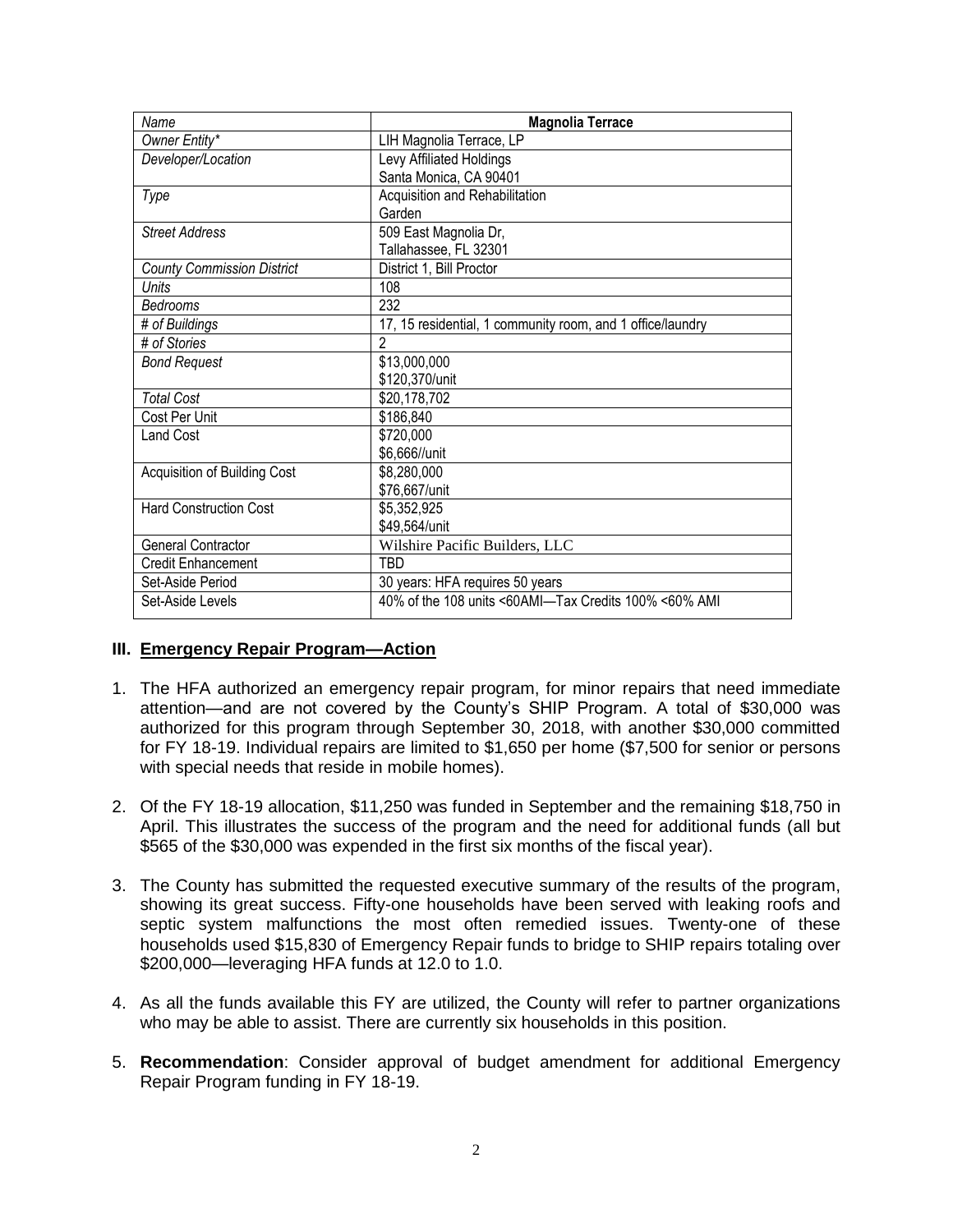## **IV. County Request for Funding in FY 19-20—Informational**

- 1. The County has submitted their funding request for FY 19-20, as follows:
	- Emergency Repair Program \$50,000 (up from \$30,000 this year)
		-
	- Enleagency Repair Program<br>• Leon County Home Expo \$ 1,500 (same as this year) • 9/11 Day of Service \$ 1,500 (same as this year)
- 2. Recommendation: Consider Request at June HFA meeting.

#### **V. Real Estate—Informational**

- 1. The Real Estate Division is responsible for selling surplus properties designated for affordable housing, with proceeds of the sale coming to the HFA.
- 2. Sales of six properties by the Real Estate Division generated total revenues to the HFA of \$82,802. Subsequently, Ketcham Realty was engaged by the County as a broker for the properties.
- 3. Update from Mitzi McGhin and Scott Ross
	- Three properties (4033 & 4037 Bishop Road & 4043 Buster Road) sold for \$8,000 each, with \$1,500 to Ketcham and \$6,500 to HFA for each property. Check has been cut to HFA but not received.
	- Two properties sold for \$4,000 (2575 Tiny Leaf Road) and \$3,000 (1209 Southern Street), with \$1,000 to Ketcham and \$6,000 to the HFA (check in process)
	- Several additional properties have pending sales
- 4. **Recommendation**: None.

#### **VI. Legal Update—Informational**

- 1. There is no update required.
- 2. **Recommendation**: None.

### **VII. Escambia HFA Single Family Program—Informational**

- 1. From 10-1-18 to 3-31-19, eighteen loans totaling \$2,344,826 were closed in Leon County. Only three of those loans closed in 2019.
- 2. A payment for 0.2% or \$4,689.65 has been received and will appear in the May financials.
- 3. No DPA loans repaid—therefore there was no payment related to this item.
- 4. **Recommendation**: None.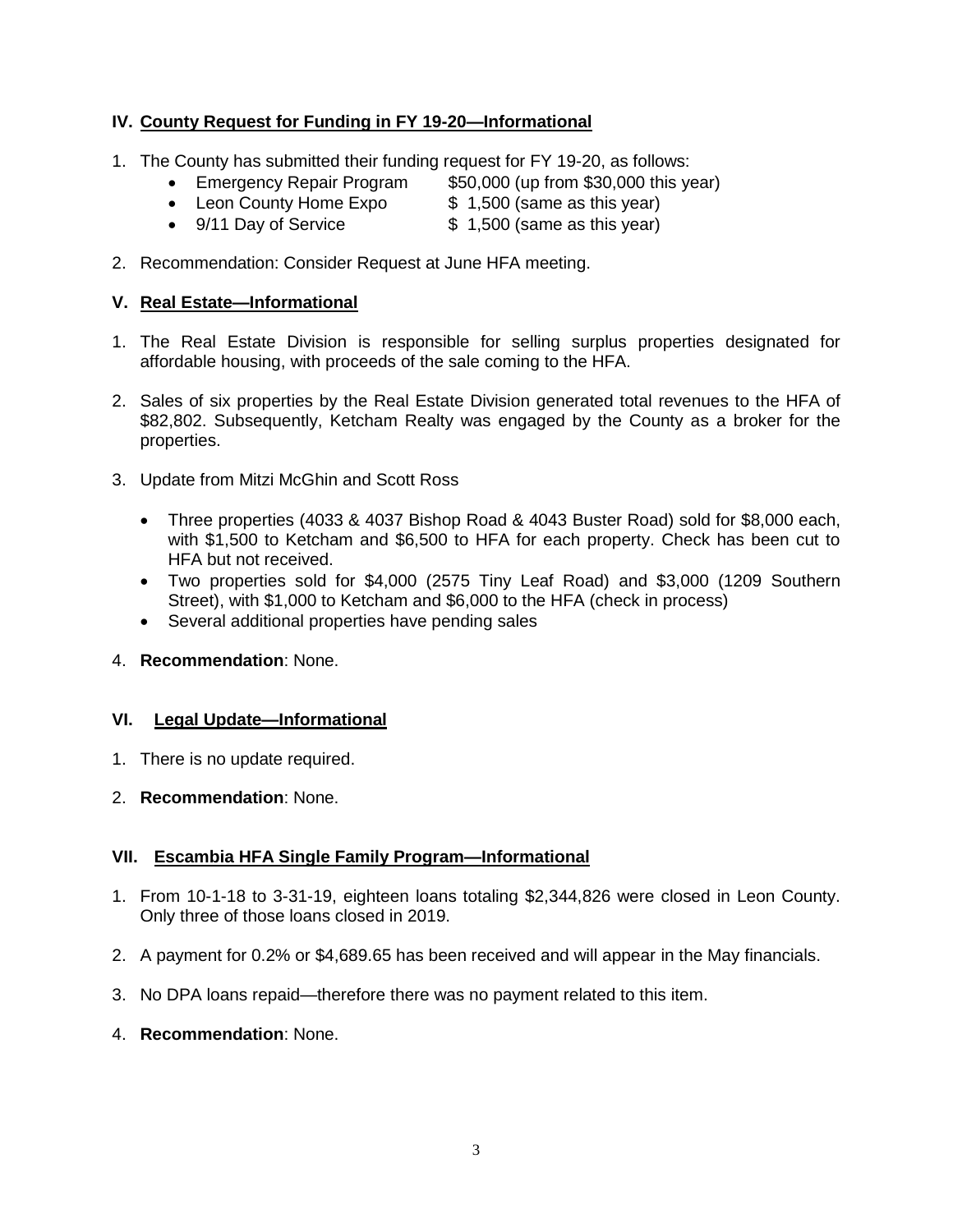## **VIII. To-Do List—Informational**

| <b>To-Do Item</b>                                                                                                                                                        | <b>HFA</b> | Admin | <b>CAO</b> | <b>SL</b> | <b>NBN</b> | <b>Status</b>                                        | <b>Completed</b> |
|--------------------------------------------------------------------------------------------------------------------------------------------------------------------------|------------|-------|------------|-----------|------------|------------------------------------------------------|------------------|
| <b>March 2019</b>                                                                                                                                                        |            |       |            |           |            |                                                      |                  |
| Board directed Administrator to invite a<br>representative of the Orange Avenue<br>Redevelopment effort to an HFA meeting                                                |            | X     |            |           |            | In process                                           |                  |
| to discuss financing opportunities<br>Board directed Administrator to research<br>Opportunity Zones and their potential<br>benefit to MF bond<br>developments/financings |            | X     |            |           |            | In process                                           |                  |
| <b>April 2019</b>                                                                                                                                                        |            |       |            |           |            |                                                      |                  |
| The Board requested the Administrator to<br>discuss wire fees with Capital City Bank                                                                                     |            | X     |            |           |            | Fees were part<br>of bid for<br>services             | Complete         |
| The Board directed the Administrator to<br>work with Mr. Lamy on a summary of<br>TEFRA for the BOCC                                                                      |            | X     |            |           |            | Working on<br>agenda item for<br>Magnolia<br>Terrace | In progress      |
| The Board requested an executive<br>summary of the results of the Emergency<br>Repair Program                                                                            |            |       |            |           |            | Received from<br>County and in<br>Packet             | Complete         |

## **IX. State Legislative Update—Informational**

- 1. The 2019 legislative session began March 5 and is scheduled to end May 3. It will extend to May 3 to pass the budget.
- 2. The latest (March 2019) revenue estimate for doc stamp distributions into the Housing Trust Funds for FY 19-20 was \$331.96 million. Also available are monies in the trust fund that were neither swept nor appropriated, and some interest earning, bringing the total available for appropriation in FY 19-20 to approximately \$353 million. Each entity used a different total.
- 3. Governor DeSantis released his proposed budget February 1 and including full funding for housing—using every penny in the trust funds for housing programs and sweeping no monies. The Senate also proposed full funding; however, the House proposed sweeping over 60% of the funds to General Revenue—and appropriating money only for Panhandle counties impacted by Hurricane Michael. The final budget: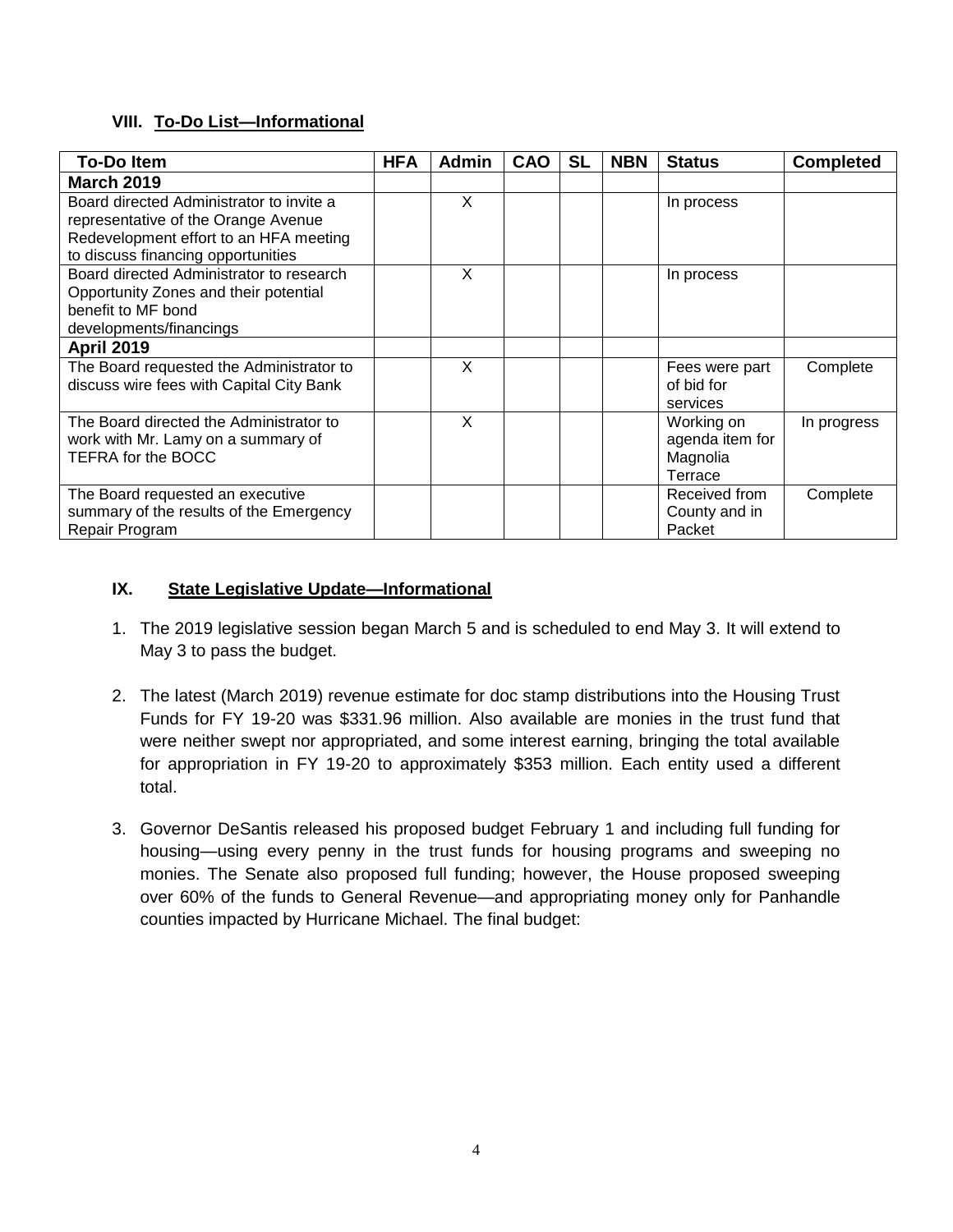## Appropriation of Housing Trust Fund Monies: \$331.96 Million

Revenue Estimate from March 2019 REC Conference

|                                                                                                                                                           | <b>GOVERNOR</b> | <b>SENATE</b> | <b>HOUSE</b>  | <b>FINAL BUDGET</b><br>FY 19-20 | <b>FINAL BUDGET</b><br>FY 18-19 |
|-----------------------------------------------------------------------------------------------------------------------------------------------------------|-----------------|---------------|---------------|---------------------------------|---------------------------------|
| <b>FHFC: SAIL</b><br><b>Line 2315</b>                                                                                                                     | \$85,448,000    | \$61,775,600  | \$0           | \$39,040,000                    | \$79,180,000                    |
| FHFC:<br><b>SAIL Workforce Keys Line</b><br>2315                                                                                                          | \$20,000,000    | \$0           | \$0           | \$0                             | \$0                             |
| <b>SHIP</b><br><b>Line 2316</b>                                                                                                                           | \$246,930,000   | \$170,102,400 | \$0           | \$46,560,000                    | \$43,950,000                    |
| <b>Hurricane Housing</b><br><b>Recovery Program</b><br>(SHIP-like program for<br><b>Hurricane Michael</b><br>disaster counties only)<br><b>Line 2316A</b> | \$0             | \$90,000,000  | \$49,450,000  | \$65,000,000                    | \$0                             |
| <b>Rental Recovery Loan</b><br><b>Program (SAIL-like</b><br>program (for Hurricane<br><b>Michael disaster</b><br>counties only)<br><b>Line 2316 A</b>     | \$0             | \$10,000,000  | \$74,180,000  | \$50,000,000                    | \$0                             |
| <b>TOTAL HOUSING</b>                                                                                                                                      | \$352,378,000   | \$331,878,000 | \$123,630,000 | \$200,600,000                   | \$123,630,000                   |
| <b>SHTF SWEEP</b>                                                                                                                                         | \$0             | \$0           | \$60,000,000  | \$10,000,000                    | \$54,600,000                    |
| <b>LGHTF SWEEP</b>                                                                                                                                        | \$0             | \$0           | \$140,000,000 | \$115,000,000                   | \$127,400,000                   |
| <b>TOTAL SWEEP</b>                                                                                                                                        | \$0             | \$0           | \$200,000,000 | \$125,000,000                   | \$182,000,000                   |
| <b>Unallocated SHTF</b>                                                                                                                                   | \$0             | \$<br>600,000 | \$7,358,000   | \$300,000                       | \$2,600,000                     |
| <b>Unallocated LGHTF</b>                                                                                                                                  | \$0             | \$15,610,000  | \$17,100,000  | \$7,060,000                     | \$5,850,000                     |

#### **Proviso/Back of the Bill for FHFC:**

- 10% of SAIL for competitive grant for housing for persons with developmental disabilities
- \$8 million from SAIL for Jacksonville Urban Core Workforce Housing Program (Senate Form 2071)
- \$500,000 from SHIP for Catalyst Training
- \$1 million from SHIP for grants to nonprofit organizations that build, modify, maintain, transfer & enhance home to and for Florida veterans (at least 15 homes)
- HHRP funds may be spent on (including, not limited to) repair and replacement of housing; assistance to homeowners to pay insurance deductibles; repair, replacement and relocation assistance for manufactured homes; acquisition of building materials for home repair and construction; housing re-entry assistance, such as security deposit utility deposits, and temporary storage of household furnishings; foreclosure eviction prevention, including monthly rental assistance for a limited period of time; or strategies in the approve local housing assistance plans.
- HHRP distribution by FEMA damage assessment data and population.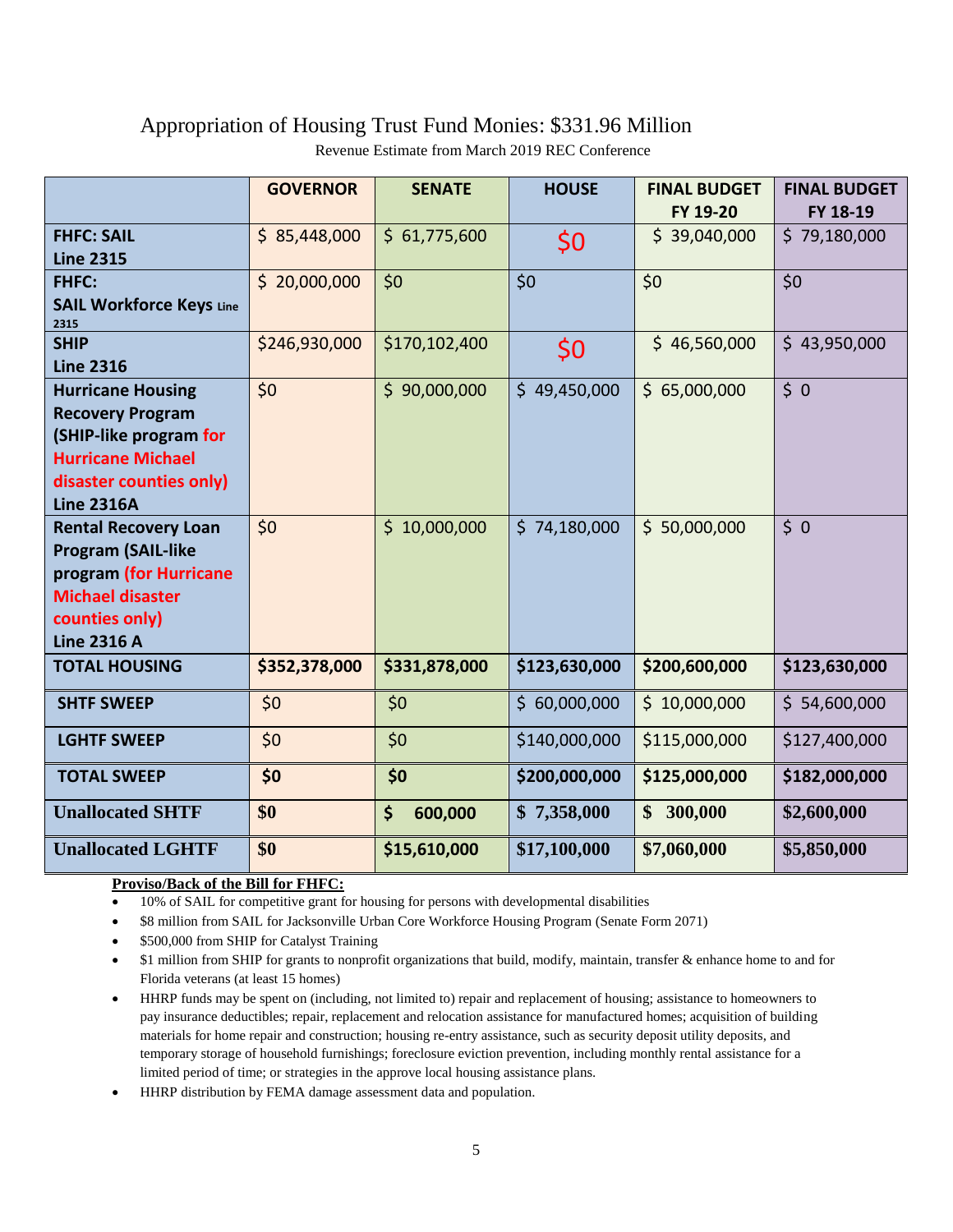| <b>Additional Homeless Funding</b>                                                                      |                     |                           |                                                     |            |  |  |
|---------------------------------------------------------------------------------------------------------|---------------------|---------------------------|-----------------------------------------------------|------------|--|--|
| Item                                                                                                    | Amount              | Line Item                 | Source                                              | Agency     |  |  |
| <b>Challenge Grants</b>                                                                                 | \$3,181,500 Senate  | 346                       | <b>GR</b>                                           | <b>DCF</b> |  |  |
| Federal Emergency Shelter<br><b>Grant Program</b>                                                       | \$7,803,393         | 347                       | Federal Grants TF &<br><b>Welfare Transition TF</b> | <b>DCF</b> |  |  |
| <b>Homeless Housing</b><br>Assistance Grants—note<br>specific projects funded from<br>this listed below | \$4,490,800 Senate  | 348                       | <b>GR</b>                                           | <b>DCF</b> |  |  |
| Homeless Veterans Housing<br><b>Assistance Brevard County</b>                                           | \$150,000           | 348<br>Senate Form 1535   | <b>GR</b>                                           | <b>DCF</b> |  |  |
| CESC, Inc. Homeless<br>Services                                                                         | \$1,000,000         | 348<br>Senate Form 1996   | <b>GR</b>                                           | <b>DCF</b> |  |  |
| The Transition House<br>Homeless Veterans Program                                                       | \$200,000<br>Senate | 348<br>Senate Form 1369   | <b>GR</b>                                           | <b>DCF</b> |  |  |
| Citrus Health Safe Haven for<br>Homeless Youth                                                          | \$140,800           | 348<br>Senate Form 2136   | <b>GR</b>                                           | <b>DCF</b> |  |  |
| <b>CASL Renaissance Manor</b><br><b>Independent Supportive</b><br>Housing (Lee County)                  | \$500,000           | 373<br>Senate Form 1342   | <b>GR</b>                                           | <b>DCF</b> |  |  |
| Housing First for Persons<br>with Mental Illness (Miami-<br>Dade County)                                | \$100,000           | 373<br>Senate Form 1925   | <b>GR</b>                                           | <b>DCF</b> |  |  |
| <b>Five Star Veterans Center</b><br>Homeless Housing &<br>Reintegration                                 | \$250,000           | 575A<br>Senate Form 1891  | <b>GR</b>                                           | Health     |  |  |
|                                                                                                         |                     |                           |                                                     |            |  |  |
| Homeless Collaborative of<br><b>Broward County Rapid</b><br>Rehousing                                   | \$250,000           | 2307A<br>Senate Form 1063 | <b>GR</b>                                           | <b>DEO</b> |  |  |
|                                                                                                         |                     |                           |                                                     |            |  |  |

| <b>Other Projects</b>      |           |                  |           |            |  |  |  |
|----------------------------|-----------|------------------|-----------|------------|--|--|--|
| Item                       | Amount    | Line Item        | Source    | Agency     |  |  |  |
| Facility Improvement for   | \$635,000 | 2307A            | <b>GR</b> | <b>DEO</b> |  |  |  |
| City-Owned Elderly Housing |           | HB 3745          |           |            |  |  |  |
| Properties-Hialeah         |           |                  |           |            |  |  |  |
| Casa Familia Village Pilot | \$300,000 | 2307A            | <b>GR</b> | <b>DEO</b> |  |  |  |
| Program                    |           | Senate Form 1605 |           |            |  |  |  |
| NeighborWorks Florida      | \$250,000 | 2307A            | <b>GR</b> | <b>DEO</b> |  |  |  |
| Collaborative Catalyst for |           | Senate Form 1189 |           |            |  |  |  |
| Florida                    |           |                  |           |            |  |  |  |
|                            |           |                  |           |            |  |  |  |
|                            |           |                  |           |            |  |  |  |

4. The SHIP distributions—at full funding—have been calculated for FY 19-20. With all monies in the housing trust funds appropriated for housing, Leon County and the City of Tallahassee would receive a combined \$3,510,107 (County \$1,200,106, City of Tallahassee